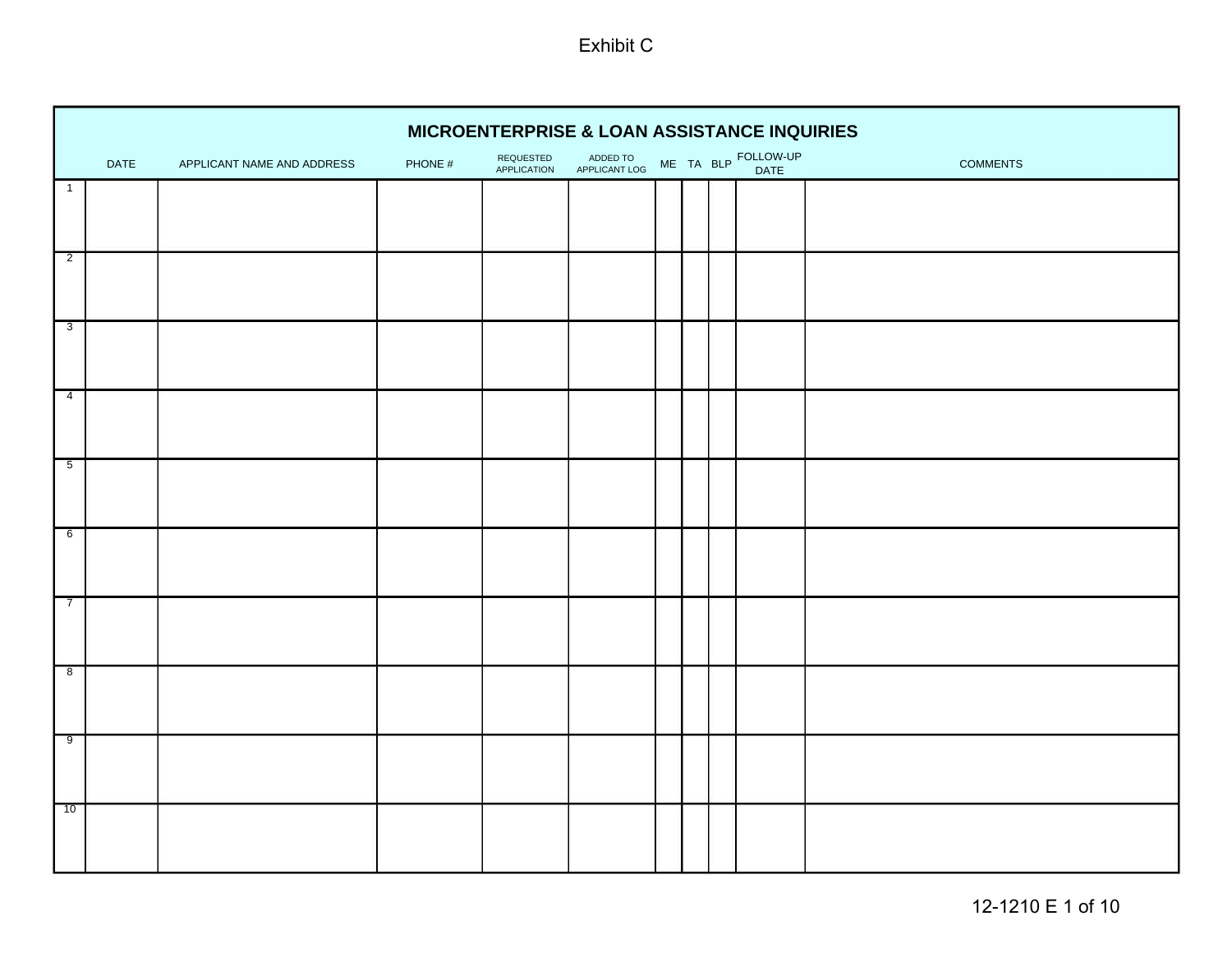|                 | MICROENTERPRISE & LOAN ASSISTANCE INQUIRIES<br>ME TA BLP FOLLOW-UP |                            |         |                                 |                           |  |  |  |      |                 |  |  |  |  |
|-----------------|--------------------------------------------------------------------|----------------------------|---------|---------------------------------|---------------------------|--|--|--|------|-----------------|--|--|--|--|
|                 | DATE                                                               | APPLICANT NAME AND ADDRESS | PHONE # | REQUESTED<br><b>APPLICATION</b> | ADDED TO<br>APPLICANT LOG |  |  |  | DATE | <b>COMMENTS</b> |  |  |  |  |
| 11              |                                                                    |                            |         |                                 |                           |  |  |  |      |                 |  |  |  |  |
|                 |                                                                    |                            |         |                                 |                           |  |  |  |      |                 |  |  |  |  |
| 12              |                                                                    |                            |         |                                 |                           |  |  |  |      |                 |  |  |  |  |
| $\overline{13}$ |                                                                    |                            |         |                                 |                           |  |  |  |      |                 |  |  |  |  |
| 14              |                                                                    |                            |         |                                 |                           |  |  |  |      |                 |  |  |  |  |
| 15              |                                                                    |                            |         |                                 |                           |  |  |  |      |                 |  |  |  |  |
| 16              |                                                                    |                            |         |                                 |                           |  |  |  |      |                 |  |  |  |  |
| 17              |                                                                    |                            |         |                                 |                           |  |  |  |      |                 |  |  |  |  |
| 18              |                                                                    |                            |         |                                 |                           |  |  |  |      |                 |  |  |  |  |
| 19              |                                                                    |                            |         |                                 |                           |  |  |  |      |                 |  |  |  |  |
| 20              |                                                                    |                            |         |                                 |                           |  |  |  |      |                 |  |  |  |  |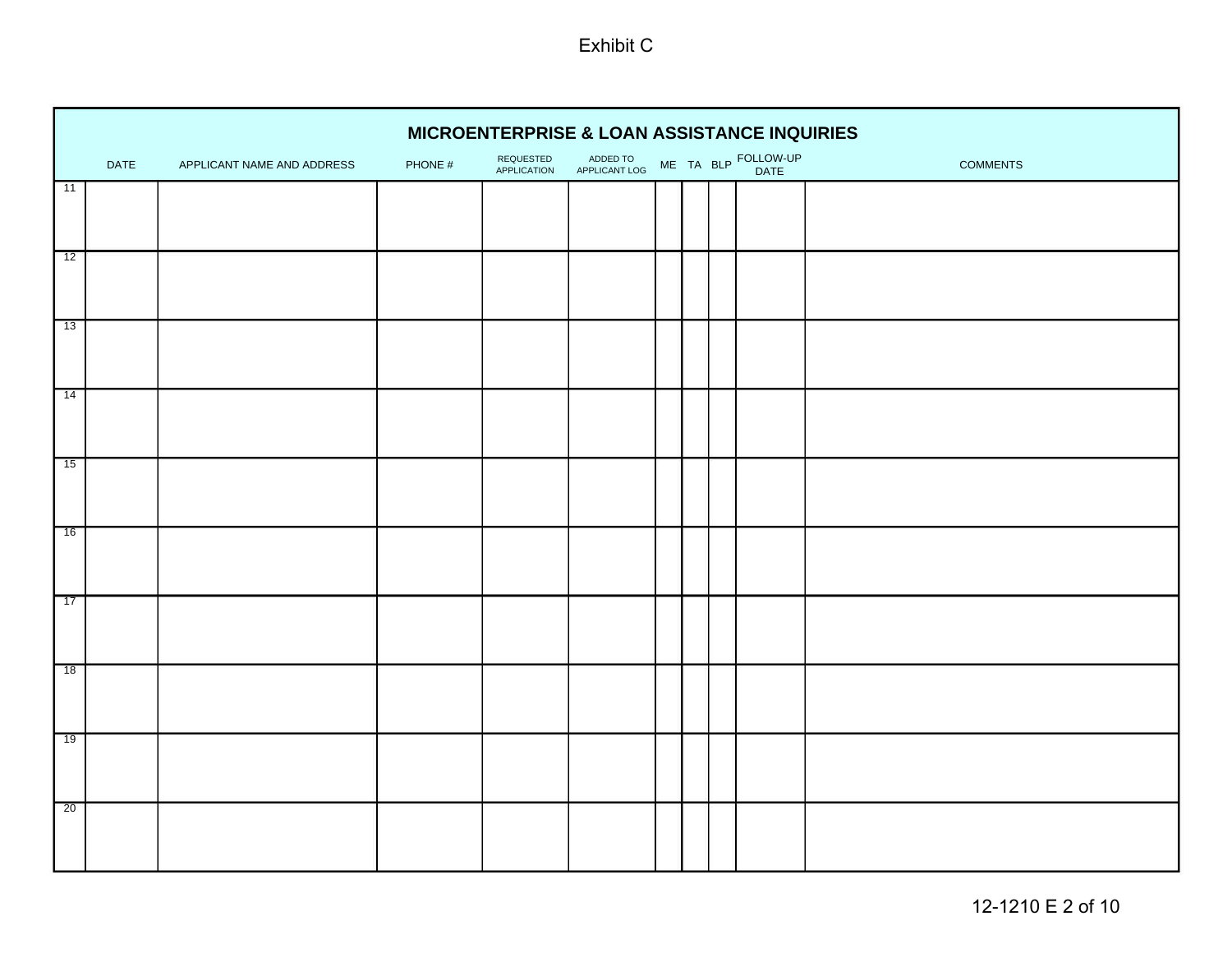|                 |      |                            |         | MICROENTERPRISE & LOAN ASSISTANCE INQUIRIES |                           |  |                             |          |
|-----------------|------|----------------------------|---------|---------------------------------------------|---------------------------|--|-----------------------------|----------|
|                 | DATE | APPLICANT NAME AND ADDRESS | PHONE # | REQUESTED<br>APPLICATION                    | ADDED TO<br>APPLICANT LOG |  | ME TA BLP FOLLOW-UP<br>DATE | COMMENTS |
| 21              |      |                            |         |                                             |                           |  |                             |          |
| $\overline{22}$ |      |                            |         |                                             |                           |  |                             |          |
| 23              |      |                            |         |                                             |                           |  |                             |          |
| 24              |      |                            |         |                                             |                           |  |                             |          |
| 25              |      |                            |         |                                             |                           |  |                             |          |
| 26              |      |                            |         |                                             |                           |  |                             |          |
| $\overline{27}$ |      |                            |         |                                             |                           |  |                             |          |
| 28              |      |                            |         |                                             |                           |  |                             |          |
| 29              |      |                            |         |                                             |                           |  |                             |          |
| 30              |      |                            |         |                                             |                           |  |                             |          |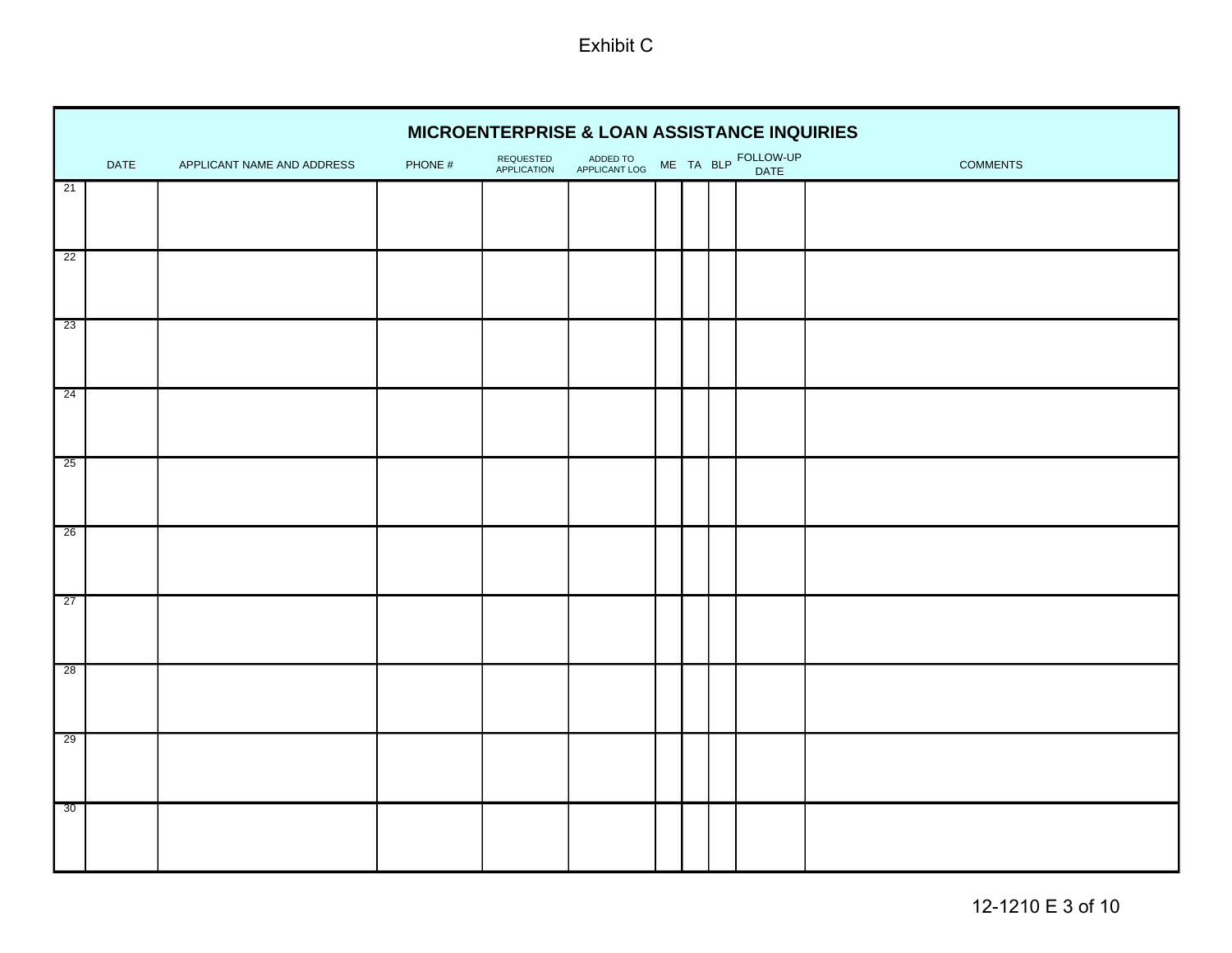|    | <b>MICROENTERPRISE &amp; LOAN ASSISTANCE INQUIRIES</b> |                            |         |                          |                           |  |  |  |                             |                 |  |  |  |  |
|----|--------------------------------------------------------|----------------------------|---------|--------------------------|---------------------------|--|--|--|-----------------------------|-----------------|--|--|--|--|
|    | DATE                                                   | APPLICANT NAME AND ADDRESS | PHONE # | REQUESTED<br>APPLICATION | ADDED TO<br>APPLICANT LOG |  |  |  | ME TA BLP FOLLOW-UP<br>DATE | <b>COMMENTS</b> |  |  |  |  |
| 31 |                                                        |                            |         |                          |                           |  |  |  |                             |                 |  |  |  |  |
|    |                                                        |                            |         |                          |                           |  |  |  |                             |                 |  |  |  |  |
| 32 |                                                        |                            |         |                          |                           |  |  |  |                             |                 |  |  |  |  |
| 33 |                                                        |                            |         |                          |                           |  |  |  |                             |                 |  |  |  |  |
| 34 |                                                        |                            |         |                          |                           |  |  |  |                             |                 |  |  |  |  |
| 35 |                                                        |                            |         |                          |                           |  |  |  |                             |                 |  |  |  |  |
| 36 |                                                        |                            |         |                          |                           |  |  |  |                             |                 |  |  |  |  |
| 37 |                                                        |                            |         |                          |                           |  |  |  |                             |                 |  |  |  |  |
| 38 |                                                        |                            |         |                          |                           |  |  |  |                             |                 |  |  |  |  |
| 39 |                                                        |                            |         |                          |                           |  |  |  |                             |                 |  |  |  |  |
| 40 |                                                        |                            |         |                          |                           |  |  |  |                             |                 |  |  |  |  |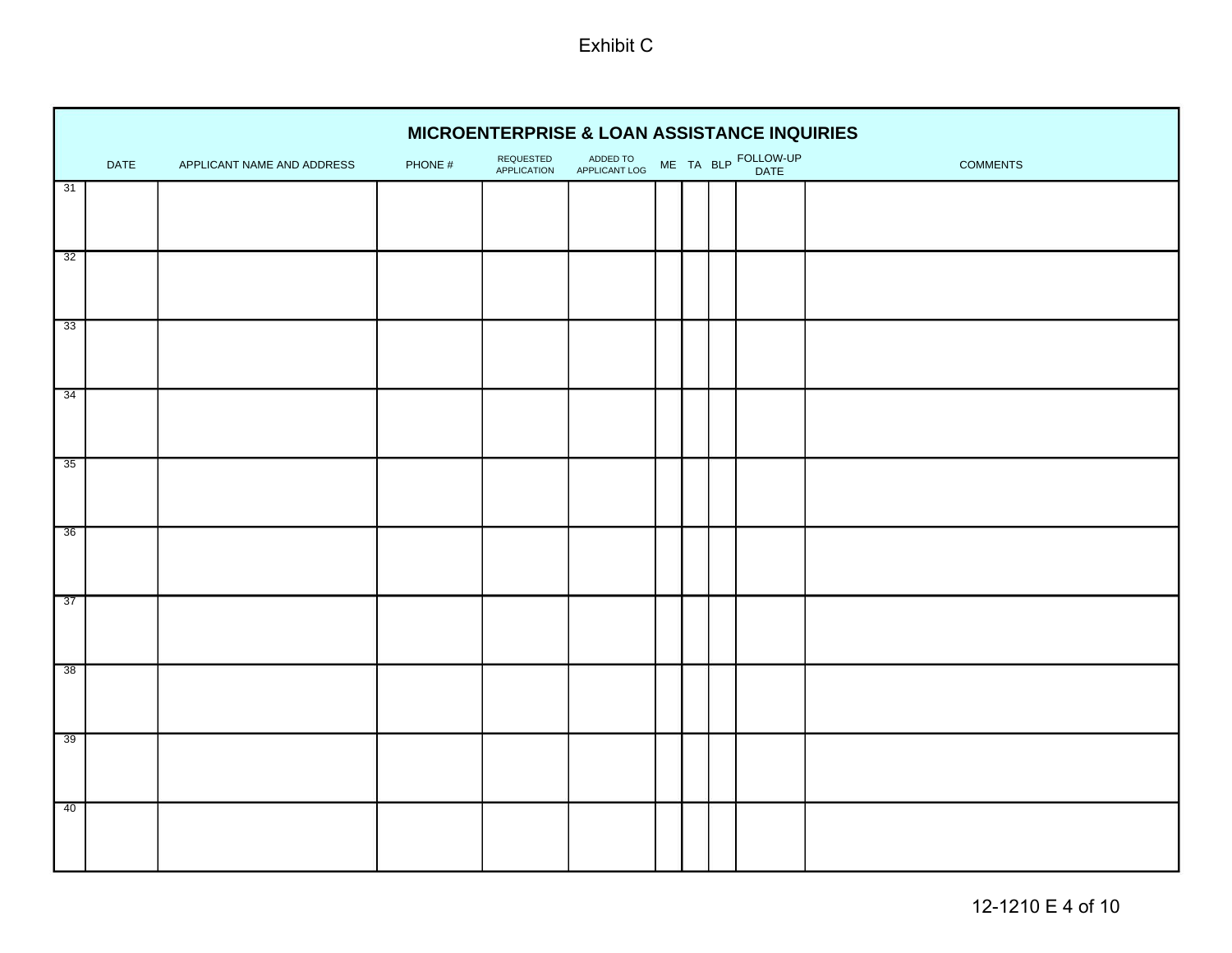|                 |      |                            |         |                          | MICROENTERPRISE & LOAN ASSISTANCE INQUIRIES |                                         |  |  |  |  |  |  |  |  |
|-----------------|------|----------------------------|---------|--------------------------|---------------------------------------------|-----------------------------------------|--|--|--|--|--|--|--|--|
|                 | DATE | APPLICANT NAME AND ADDRESS | PHONE # | REQUESTED<br>APPLICATION | ADDED TO<br>APPLICANT LOG                   | ME TA BLP FOLLOW-UP<br>COMMENTS<br>DATE |  |  |  |  |  |  |  |  |
| 41              |      |                            |         |                          |                                             |                                         |  |  |  |  |  |  |  |  |
|                 |      |                            |         |                          |                                             |                                         |  |  |  |  |  |  |  |  |
| 42              |      |                            |         |                          |                                             |                                         |  |  |  |  |  |  |  |  |
| г<br>43         |      |                            |         |                          |                                             |                                         |  |  |  |  |  |  |  |  |
| 44              |      |                            |         |                          |                                             |                                         |  |  |  |  |  |  |  |  |
| г<br>45         |      |                            |         |                          |                                             |                                         |  |  |  |  |  |  |  |  |
| 46              |      |                            |         |                          |                                             |                                         |  |  |  |  |  |  |  |  |
| $\overline{47}$ |      |                            |         |                          |                                             |                                         |  |  |  |  |  |  |  |  |
| 48              |      |                            |         |                          |                                             |                                         |  |  |  |  |  |  |  |  |
| 49              |      |                            |         |                          |                                             |                                         |  |  |  |  |  |  |  |  |
| 50              |      |                            |         |                          |                                             |                                         |  |  |  |  |  |  |  |  |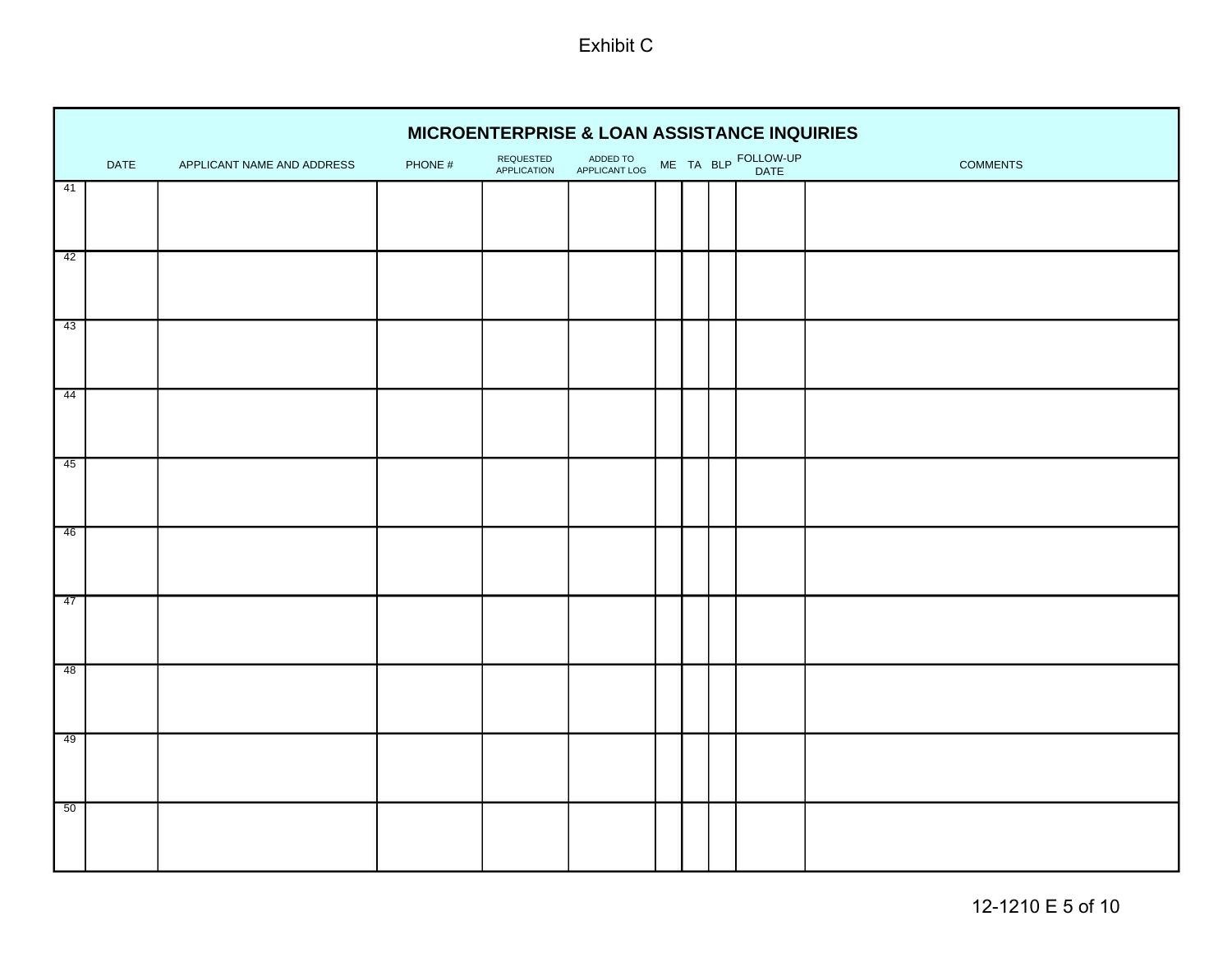|    | <b>MICROENTERPRISE &amp; LOAN ASSISTANCE INQUIRIES</b> |                            |         |                          |                           |  |  |  |                             |                 |  |  |  |  |
|----|--------------------------------------------------------|----------------------------|---------|--------------------------|---------------------------|--|--|--|-----------------------------|-----------------|--|--|--|--|
|    | DATE                                                   | APPLICANT NAME AND ADDRESS | PHONE # | REQUESTED<br>APPLICATION | ADDED TO<br>APPLICANT LOG |  |  |  | ME TA BLP FOLLOW-UP<br>DATE | <b>COMMENTS</b> |  |  |  |  |
| 51 |                                                        |                            |         |                          |                           |  |  |  |                             |                 |  |  |  |  |
|    |                                                        |                            |         |                          |                           |  |  |  |                             |                 |  |  |  |  |
| 52 |                                                        |                            |         |                          |                           |  |  |  |                             |                 |  |  |  |  |
| 53 |                                                        |                            |         |                          |                           |  |  |  |                             |                 |  |  |  |  |
| 54 |                                                        |                            |         |                          |                           |  |  |  |                             |                 |  |  |  |  |
| 55 |                                                        |                            |         |                          |                           |  |  |  |                             |                 |  |  |  |  |
| 56 |                                                        |                            |         |                          |                           |  |  |  |                             |                 |  |  |  |  |
| 57 |                                                        |                            |         |                          |                           |  |  |  |                             |                 |  |  |  |  |
| 58 |                                                        |                            |         |                          |                           |  |  |  |                             |                 |  |  |  |  |
| 59 |                                                        |                            |         |                          |                           |  |  |  |                             |                 |  |  |  |  |
| 60 |                                                        |                            |         |                          |                           |  |  |  |                             |                 |  |  |  |  |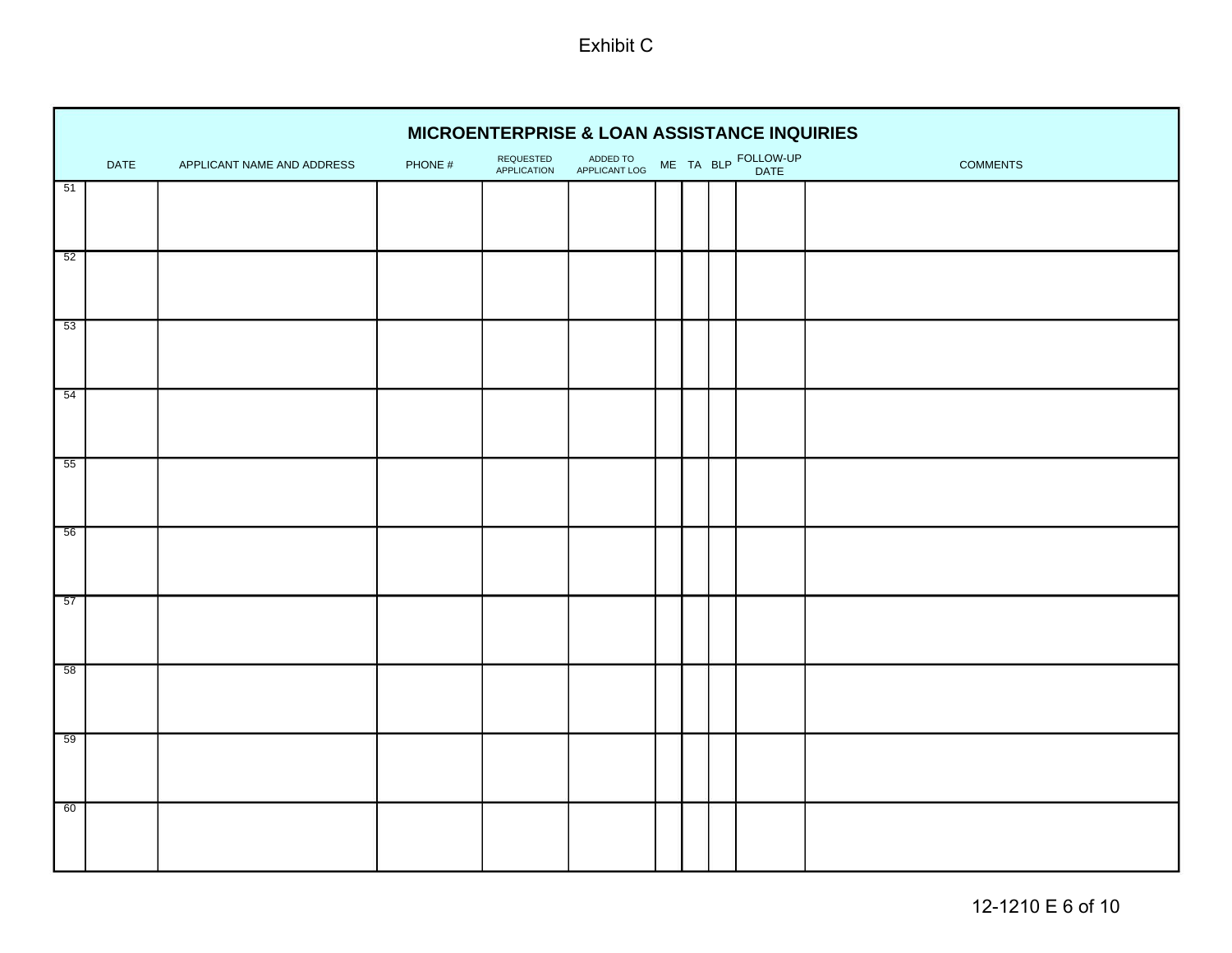|         |      |                            |         | MICROENTERPRISE & LOAN ASSISTANCE INQUIRIES |                           |  |                             |                 |
|---------|------|----------------------------|---------|---------------------------------------------|---------------------------|--|-----------------------------|-----------------|
|         | DATE | APPLICANT NAME AND ADDRESS | PHONE # | REQUESTED<br>APPLICATION                    | ADDED TO<br>APPLICANT LOG |  | ME TA BLP FOLLOW-UP<br>DATE | <b>COMMENTS</b> |
| 61      |      |                            |         |                                             |                           |  |                             |                 |
|         |      |                            |         |                                             |                           |  |                             |                 |
| 62      |      |                            |         |                                             |                           |  |                             |                 |
| г<br>63 |      |                            |         |                                             |                           |  |                             |                 |
| 64      |      |                            |         |                                             |                           |  |                             |                 |
| 65      |      |                            |         |                                             |                           |  |                             |                 |
| 66      |      |                            |         |                                             |                           |  |                             |                 |
| г<br>67 |      |                            |         |                                             |                           |  |                             |                 |
| 68      |      |                            |         |                                             |                           |  |                             |                 |
| 69<br>г |      |                            |         |                                             |                           |  |                             |                 |
| г<br>70 |      |                            |         |                                             |                           |  |                             |                 |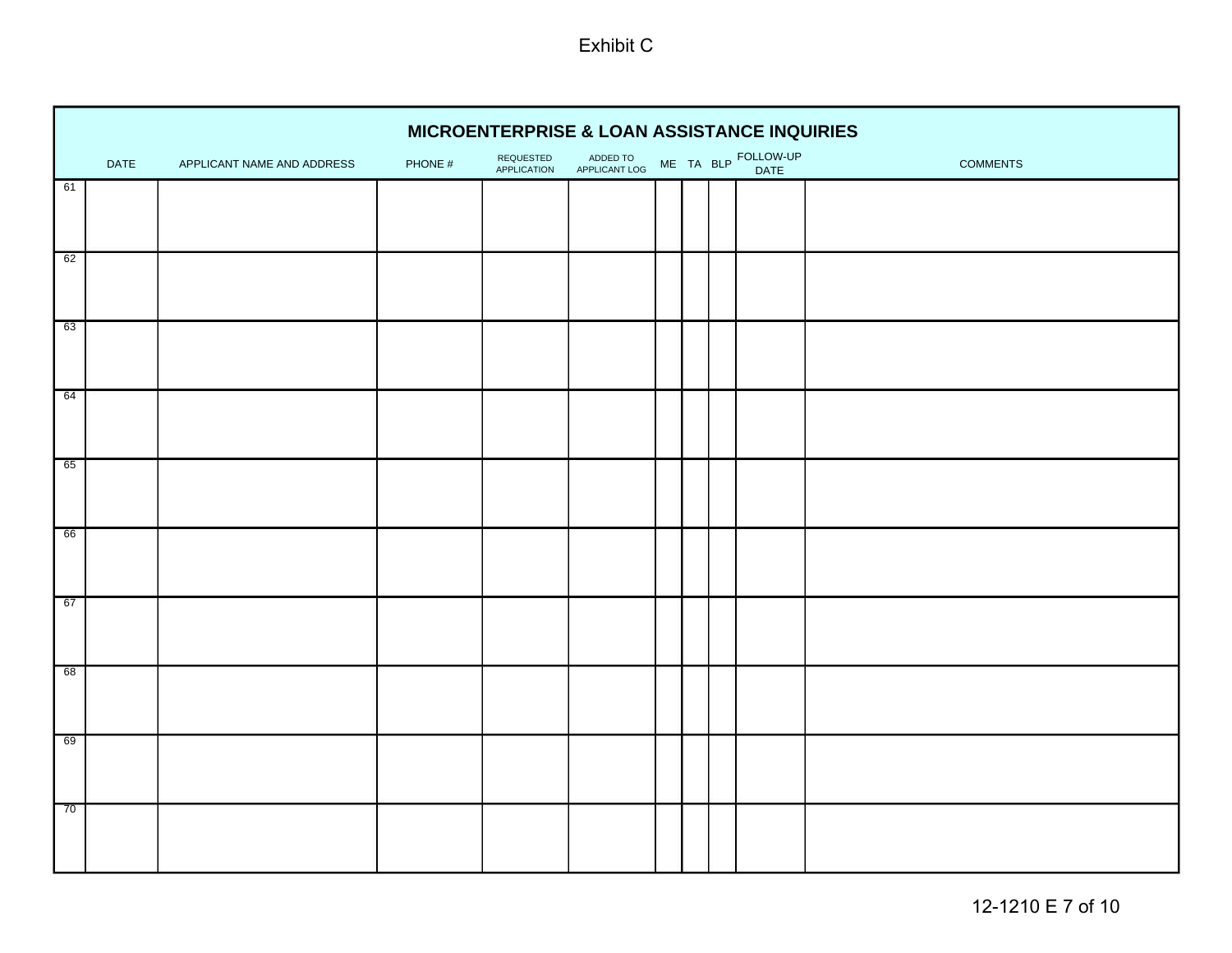|                 | MICROENTERPRISE & LOAN ASSISTANCE INQUIRIES<br>ME TA BLP FOLLOW-UP |                            |         |                                 |                           |  |  |  |      |                 |  |  |  |  |
|-----------------|--------------------------------------------------------------------|----------------------------|---------|---------------------------------|---------------------------|--|--|--|------|-----------------|--|--|--|--|
|                 | DATE                                                               | APPLICANT NAME AND ADDRESS | PHONE # | REQUESTED<br><b>APPLICATION</b> | ADDED TO<br>APPLICANT LOG |  |  |  | DATE | <b>COMMENTS</b> |  |  |  |  |
| 71              |                                                                    |                            |         |                                 |                           |  |  |  |      |                 |  |  |  |  |
|                 |                                                                    |                            |         |                                 |                           |  |  |  |      |                 |  |  |  |  |
| 72              |                                                                    |                            |         |                                 |                           |  |  |  |      |                 |  |  |  |  |
| 73              |                                                                    |                            |         |                                 |                           |  |  |  |      |                 |  |  |  |  |
| 74              |                                                                    |                            |         |                                 |                           |  |  |  |      |                 |  |  |  |  |
| 75              |                                                                    |                            |         |                                 |                           |  |  |  |      |                 |  |  |  |  |
| 76              |                                                                    |                            |         |                                 |                           |  |  |  |      |                 |  |  |  |  |
| $\overline{77}$ |                                                                    |                            |         |                                 |                           |  |  |  |      |                 |  |  |  |  |
| 78              |                                                                    |                            |         |                                 |                           |  |  |  |      |                 |  |  |  |  |
| 79              |                                                                    |                            |         |                                 |                           |  |  |  |      |                 |  |  |  |  |
| 80              |                                                                    |                            |         |                                 |                           |  |  |  |      |                 |  |  |  |  |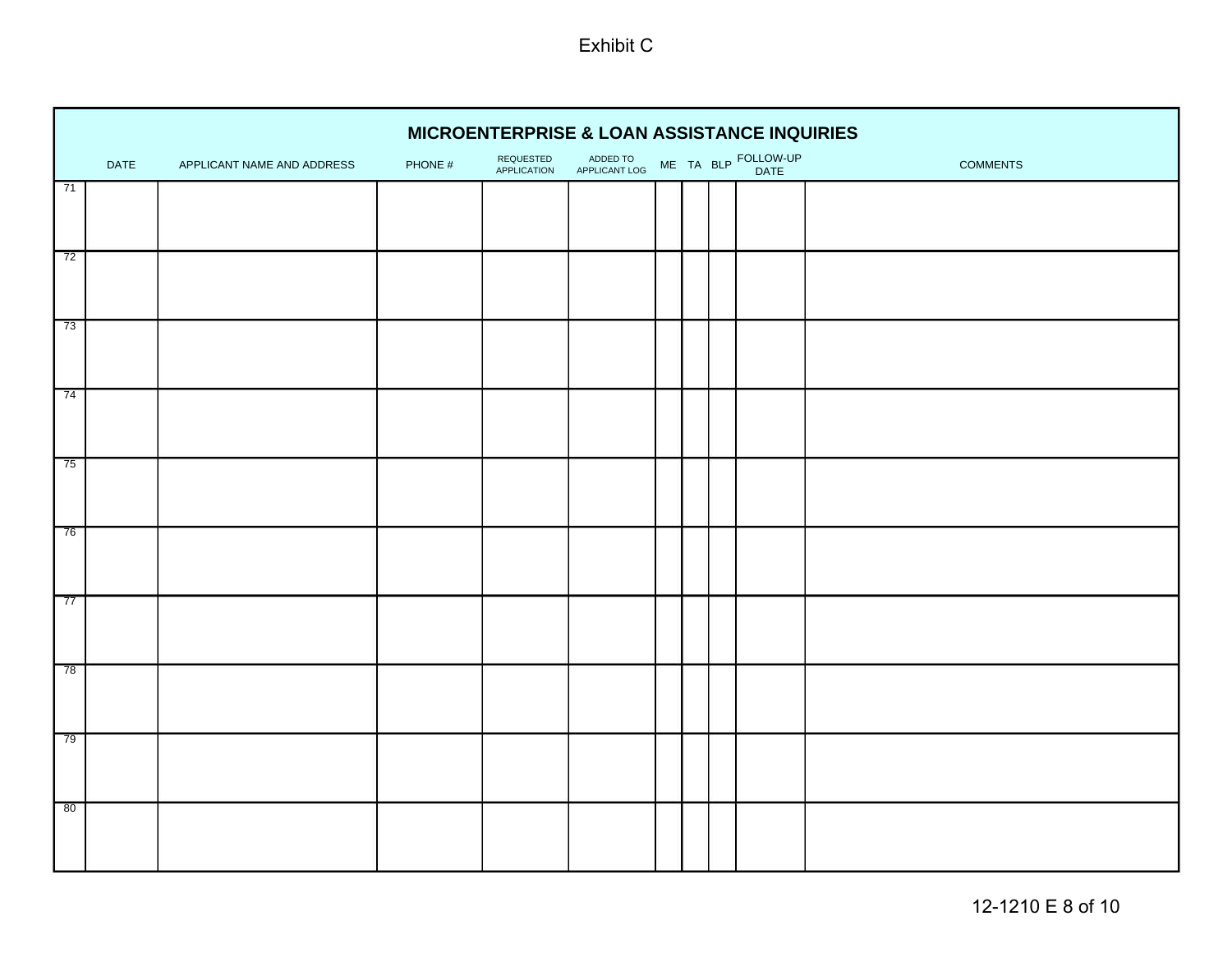|                                                               | MICROENTERPRISE & LOAN ASSISTANCE APPLICATION LOG<br>ME TA BLP ELIGIBLE NOT LAB DATE APPROVED DENIED<br>APPLICATION<br>RECEIVED<br>APPLICATION SENT<br>DATE<br>APPLICANT NAME<br><b>BUSINESS NAME</b><br><b>COMMENTS</b><br>$\begin{array}{c c} 1 \\ \hline \end{array}$<br>$\begin{array}{c c}\n2 \\ 3 \\ 4\n\end{array}$<br>$\overline{\phantom{0}}$<br>$6\overline{6}$<br>$\begin{array}{c c}\n\hline\n6 \\ 7\n\end{array}$<br>$\frac{8}{2}$<br>$\begin{array}{c c}\n\hline\n9 \\ \hline\n10\n\end{array}$<br>11<br>$\begin{array}{ c c }\n\hline\n12 \\ \hline\n13\n\end{array}$<br>14<br>$\begin{array}{ c c }\n\hline\n15 \\ \hline\n16\n\end{array}$<br>17<br>$\begin{array}{r} 18 \\ \hline 19 \end{array}$<br>$\begin{array}{r} 20 \\ 21 \\ 22 \end{array}$<br>$\frac{23}{2}$<br>$\begin{array}{ c c }\n\hline\n24 \\ \hline\n25\n\end{array}$ |  |  |  |  |  |  |  |  |  |  |  |  |
|---------------------------------------------------------------|---------------------------------------------------------------------------------------------------------------------------------------------------------------------------------------------------------------------------------------------------------------------------------------------------------------------------------------------------------------------------------------------------------------------------------------------------------------------------------------------------------------------------------------------------------------------------------------------------------------------------------------------------------------------------------------------------------------------------------------------------------------------------------------------------------------------------------------------------------|--|--|--|--|--|--|--|--|--|--|--|--|
|                                                               |                                                                                                                                                                                                                                                                                                                                                                                                                                                                                                                                                                                                                                                                                                                                                                                                                                                         |  |  |  |  |  |  |  |  |  |  |  |  |
|                                                               |                                                                                                                                                                                                                                                                                                                                                                                                                                                                                                                                                                                                                                                                                                                                                                                                                                                         |  |  |  |  |  |  |  |  |  |  |  |  |
|                                                               |                                                                                                                                                                                                                                                                                                                                                                                                                                                                                                                                                                                                                                                                                                                                                                                                                                                         |  |  |  |  |  |  |  |  |  |  |  |  |
|                                                               |                                                                                                                                                                                                                                                                                                                                                                                                                                                                                                                                                                                                                                                                                                                                                                                                                                                         |  |  |  |  |  |  |  |  |  |  |  |  |
|                                                               |                                                                                                                                                                                                                                                                                                                                                                                                                                                                                                                                                                                                                                                                                                                                                                                                                                                         |  |  |  |  |  |  |  |  |  |  |  |  |
|                                                               |                                                                                                                                                                                                                                                                                                                                                                                                                                                                                                                                                                                                                                                                                                                                                                                                                                                         |  |  |  |  |  |  |  |  |  |  |  |  |
|                                                               |                                                                                                                                                                                                                                                                                                                                                                                                                                                                                                                                                                                                                                                                                                                                                                                                                                                         |  |  |  |  |  |  |  |  |  |  |  |  |
|                                                               |                                                                                                                                                                                                                                                                                                                                                                                                                                                                                                                                                                                                                                                                                                                                                                                                                                                         |  |  |  |  |  |  |  |  |  |  |  |  |
|                                                               |                                                                                                                                                                                                                                                                                                                                                                                                                                                                                                                                                                                                                                                                                                                                                                                                                                                         |  |  |  |  |  |  |  |  |  |  |  |  |
|                                                               |                                                                                                                                                                                                                                                                                                                                                                                                                                                                                                                                                                                                                                                                                                                                                                                                                                                         |  |  |  |  |  |  |  |  |  |  |  |  |
|                                                               |                                                                                                                                                                                                                                                                                                                                                                                                                                                                                                                                                                                                                                                                                                                                                                                                                                                         |  |  |  |  |  |  |  |  |  |  |  |  |
| H                                                             |                                                                                                                                                                                                                                                                                                                                                                                                                                                                                                                                                                                                                                                                                                                                                                                                                                                         |  |  |  |  |  |  |  |  |  |  |  |  |
|                                                               |                                                                                                                                                                                                                                                                                                                                                                                                                                                                                                                                                                                                                                                                                                                                                                                                                                                         |  |  |  |  |  |  |  |  |  |  |  |  |
|                                                               |                                                                                                                                                                                                                                                                                                                                                                                                                                                                                                                                                                                                                                                                                                                                                                                                                                                         |  |  |  |  |  |  |  |  |  |  |  |  |
| ┡                                                             |                                                                                                                                                                                                                                                                                                                                                                                                                                                                                                                                                                                                                                                                                                                                                                                                                                                         |  |  |  |  |  |  |  |  |  |  |  |  |
|                                                               |                                                                                                                                                                                                                                                                                                                                                                                                                                                                                                                                                                                                                                                                                                                                                                                                                                                         |  |  |  |  |  |  |  |  |  |  |  |  |
|                                                               |                                                                                                                                                                                                                                                                                                                                                                                                                                                                                                                                                                                                                                                                                                                                                                                                                                                         |  |  |  |  |  |  |  |  |  |  |  |  |
| H                                                             |                                                                                                                                                                                                                                                                                                                                                                                                                                                                                                                                                                                                                                                                                                                                                                                                                                                         |  |  |  |  |  |  |  |  |  |  |  |  |
|                                                               |                                                                                                                                                                                                                                                                                                                                                                                                                                                                                                                                                                                                                                                                                                                                                                                                                                                         |  |  |  |  |  |  |  |  |  |  |  |  |
|                                                               |                                                                                                                                                                                                                                                                                                                                                                                                                                                                                                                                                                                                                                                                                                                                                                                                                                                         |  |  |  |  |  |  |  |  |  |  |  |  |
| H                                                             |                                                                                                                                                                                                                                                                                                                                                                                                                                                                                                                                                                                                                                                                                                                                                                                                                                                         |  |  |  |  |  |  |  |  |  |  |  |  |
|                                                               |                                                                                                                                                                                                                                                                                                                                                                                                                                                                                                                                                                                                                                                                                                                                                                                                                                                         |  |  |  |  |  |  |  |  |  |  |  |  |
|                                                               |                                                                                                                                                                                                                                                                                                                                                                                                                                                                                                                                                                                                                                                                                                                                                                                                                                                         |  |  |  |  |  |  |  |  |  |  |  |  |
|                                                               |                                                                                                                                                                                                                                                                                                                                                                                                                                                                                                                                                                                                                                                                                                                                                                                                                                                         |  |  |  |  |  |  |  |  |  |  |  |  |
|                                                               |                                                                                                                                                                                                                                                                                                                                                                                                                                                                                                                                                                                                                                                                                                                                                                                                                                                         |  |  |  |  |  |  |  |  |  |  |  |  |
| ┝                                                             |                                                                                                                                                                                                                                                                                                                                                                                                                                                                                                                                                                                                                                                                                                                                                                                                                                                         |  |  |  |  |  |  |  |  |  |  |  |  |
| $\frac{26}{5}$                                                |                                                                                                                                                                                                                                                                                                                                                                                                                                                                                                                                                                                                                                                                                                                                                                                                                                                         |  |  |  |  |  |  |  |  |  |  |  |  |
|                                                               |                                                                                                                                                                                                                                                                                                                                                                                                                                                                                                                                                                                                                                                                                                                                                                                                                                                         |  |  |  |  |  |  |  |  |  |  |  |  |
| $\begin{array}{ c c }\n\hline\n27 \\ \hline\n28\n\end{array}$ |                                                                                                                                                                                                                                                                                                                                                                                                                                                                                                                                                                                                                                                                                                                                                                                                                                                         |  |  |  |  |  |  |  |  |  |  |  |  |
| ┡                                                             |                                                                                                                                                                                                                                                                                                                                                                                                                                                                                                                                                                                                                                                                                                                                                                                                                                                         |  |  |  |  |  |  |  |  |  |  |  |  |
| $\begin{array}{r} 29 \\ 30 \end{array}$                       |                                                                                                                                                                                                                                                                                                                                                                                                                                                                                                                                                                                                                                                                                                                                                                                                                                                         |  |  |  |  |  |  |  |  |  |  |  |  |